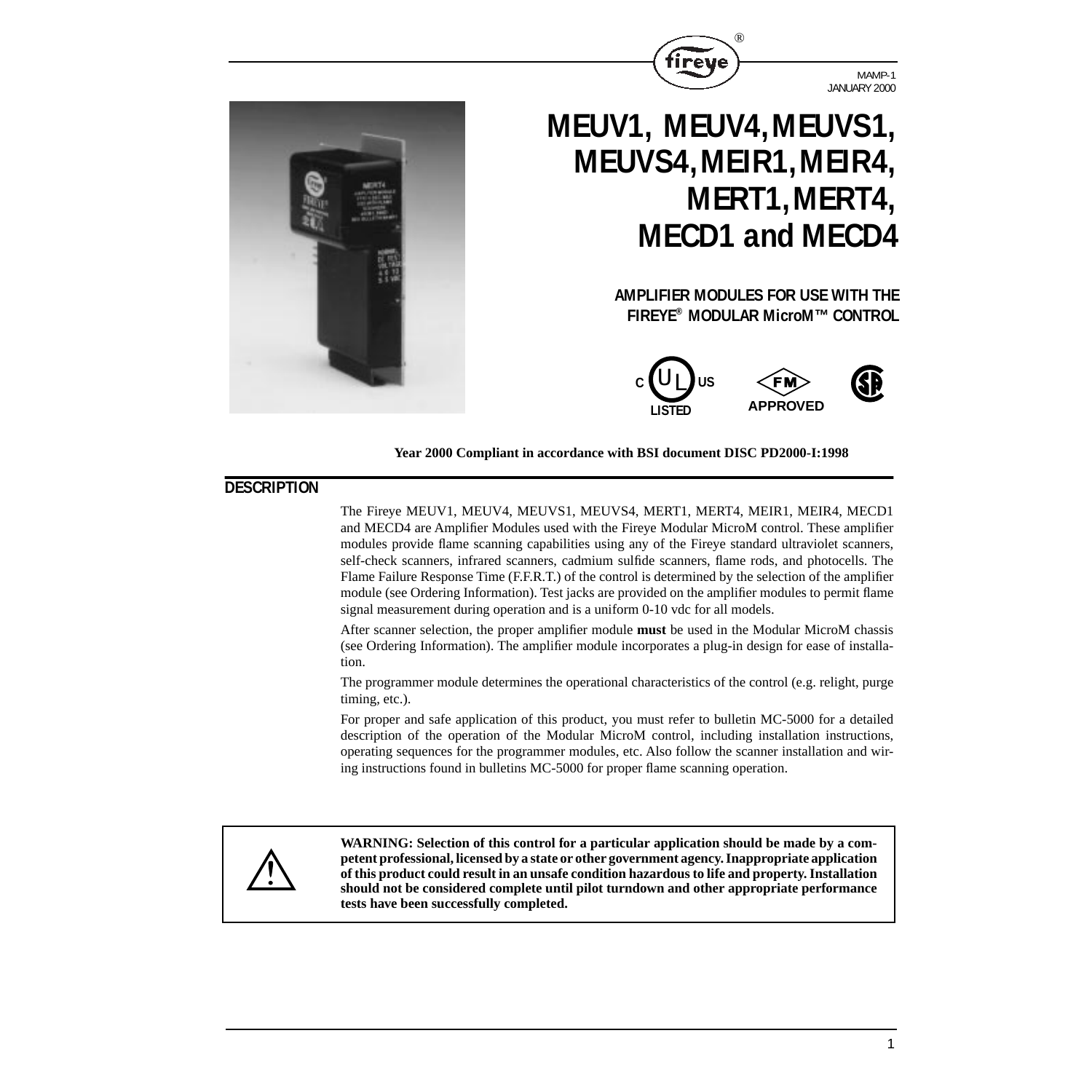# **ORDERING INFORMATION**

#### **Flame Amplifier Selection:**

| <b>MicroM Amplifier Models:</b> |                                                                              |  |
|---------------------------------|------------------------------------------------------------------------------|--|
| MEUV1                           | UV amplifier, 0.8 second FFRT, uses UV1A, UV2, UV8A and 45UV3-1050 scanners. |  |
| MEUV4                           | UV amplifier, 3 second FFRT, uses UV1A, UV2, UV8A and 45UV3-1050 scanners.   |  |
| MEUVS1                          | UV Self-Check amplifier, 0.8 second FFRT, uses 45UV5-1009 scanner.           |  |
| MEUVS4                          | UV Self-Check amplifier, 3 second FFRT, uses 45UV5-1009 scanner.             |  |
| MERT1                           | Flame Rod / Photocell amplifier, 0.8 second FFRT, uses 69ND1 or 45CM1.       |  |
| MERT4                           | Flame Rod / Photocell amplifier, 3 second FFRT, uses 69ND1 or 45CM1.         |  |
| MEIR1                           | Infrared amplifier0, 8 second FFRT, uses 48PT2 scanner.                      |  |
| MEIR4                           | Infrared amplifier, 3 second FFRT, uses 48PT2 scanner.                       |  |
| MECD1                           | Cadmium sulfide amplifier, 0.8 second FFRT, uses CS1A5 scanner.              |  |
| MECD4                           | Cadmium sulfide amplifier, 3 second FFRT, uses CS1A5 scanner.                |  |

 $^{\circledR}$ 

fireye

# **FLAME SCANNERS**





**CAUTION: The UV1, UV2, UV8A and 45UV3 ultra-violet flame scanners and associated amplifier modules are non self-checking UV systems and should be applied only to burners that cycle often (e.g.: a minimum of once per 12 hours) in order for the safety checking circuit to be exercised. If component checking is required during burner operation for constantly fired burners, utilize the self-checking ultra-violet flame scanners (45UV5) with associated amplifier module (MEUVS1, MEUVS4) or the infrared flame scanner (48PT2) with associated Auto Check amplifier (MEIR1, MEIR4).**

| UV SCANNERS:                   |                                                                                                                | <b>BULLETIN</b> |
|--------------------------------|----------------------------------------------------------------------------------------------------------------|-----------------|
| UV <sub>1</sub> A <sub>3</sub> | 1/2" NPT connector, 3 ft. (914mm) flexible cable, non self-checking.                                           | SC-102          |
| UV1A6                          | 1/2" NPT connector, 6 ft. (1828mm) flexible cable, non self-checking.                                          | SC-102          |
| UV <sub>2</sub>                | 3/8" NPT connector, 3ft. (914mm) flexible cable, non self-checking.                                            | SC-102          |
| UV8A                           | 1/2" NPT 90° head, 6 ft. unshielded leads.                                                                     | SC-102          |
| 45UV3-1050                     | 3/4" sleeve/set screw mount. Non self-checking.                                                                | SC-102          |
| 45UV5-1009                     | UV self-check scanner 8 ft. (2400mm) leads. 1" NPT threads.<br>120 VAC shutter. Use with MEUVS type amplifier. | SC-101          |

| <b>FLAME DETECTORS:</b> |                                        | <b>BULLETIN</b> |
|-------------------------|----------------------------------------|-----------------|
| 45CM1-1000              | Photocell with filter.                 | SC-103          |
| 45CM1-1000Y             | Photocell without filter.              | SC-103          |
| 69ND1-1000K4            | 12 inch flame rod, 1/2" NPT connector. | SC-103          |
| 69ND1-1000K6            | 18 inch flame rod, 1/2" NPT connector. | SC-103          |
| 69ND1-1000K8            | 24 Inch flame rod, 1/2" NPT connector. | SC-103          |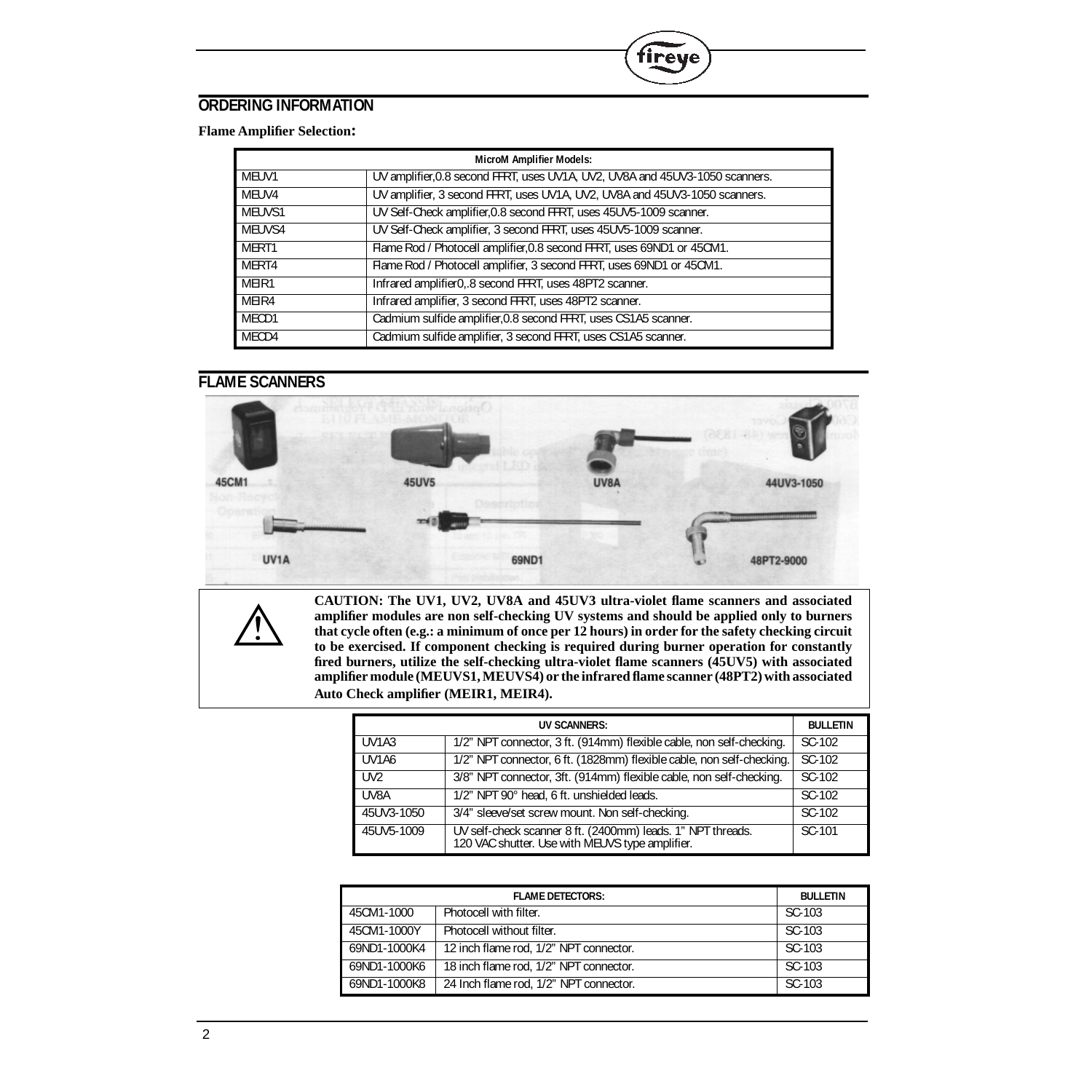

| <b>INFRARED SCANNERS:</b> |                                                                               | <b>BULLETIN</b> |  |
|---------------------------|-------------------------------------------------------------------------------|-----------------|--|
| 48PT2-1003                | Infrared scanner 8 ft. (2400mm) shielded cable, straight head.                | SC-103          |  |
| 48PT2-1007                | Infrared scanner 4 ft. (1200mm) shielded cable, straight head.                | SC-103          |  |
| 48PT2-9003                | Infrared scanner 8 ft. (2400mm) shielded cable, 90° head.                     | SC-103          |  |
| 48PT2-9007                | Infrared scanner 4 ft. (1200mm) shielded cable, 90° head.                     | SC-103          |  |
| 48PT2-9007W               | Infrared scanner 4 ft. (1200mm) shielded cable, 90° head, water<br>repellent. | SC-103          |  |
| <b>CADMIUM SULPHIDE:</b>  |                                                                               |                 |  |
|                           |                                                                               |                 |  |
| CS1A5                     | Cadmium sulfide 5', with mounting bracket                                     |                 |  |

### **Parts and Accessories**

| <b>Part Number</b> | <b>Description</b>                                                                                                 |
|--------------------|--------------------------------------------------------------------------------------------------------------------|
| 4-230              | Phototube - 922 for 45AM1-45CM1.                                                                                   |
| $4 - 263 - 1$      | Firetron cell for 48PT2 only.                                                                                      |
| $4 - 314 - 1$      | UV tube for 45UV5-1005-1009, 45UV2, 45UV3.                                                                         |
| 10-88              | Set of 3 orifice plugs $({}^{1}/_{16}$ ", $({}^{1}/_{8}$ ", ${}^{3}/_{16}$ ") for 48PT1, 48PT2.                    |
| 19-30              | Pyrex window for 60-801 union.                                                                                     |
| 35-69              | Heat insulator, $1/2$ " connection for 48PT, UV1A.                                                                 |
| $35 - 75$          | Water cooled adapter for 48PT, UV1A.                                                                               |
| $35 - 127 - 1$     | Heat insulator, 1" NPT for 45UV5.                                                                                  |
| 46-38              | Replacement lens (1.25" dia.) for 45UV5,.                                                                          |
| 46-56              | Quartz magnifying lens for 45UV3, (1" dia.).                                                                       |
| 46-58              | Quartz (1"dia.) lens for 60-1290 union.                                                                            |
| 60-302             | Swivel mtg. adapter, $1/2$ " NPT for 48PT1, 48PT2, UV1A.                                                           |
| 60-801             | $1/2$ " union with Pyrex window for 48PT1, 48PT2.                                                                  |
| 60-1199            | Union with quartz window, 1" NPT for 45UV2, 45UV3, 45UV5.                                                          |
| 60-1257            | Union with quartz window, $1/2$ " NPT for UV1A.                                                                    |
| 60-1290            | Union with quartz lens, $\frac{1}{2}$ " NPT for UV1A.                                                              |
| 60-1664-3          | Swivel mount adapter, 1" NPT for 45UV5 scanners.                                                                   |
| 61-436             | Lens cap (standard) for 48PT scanners.                                                                             |
| 61-2914            | Shutter and bracket assembly only for 45UV5-1009.                                                                  |
| 61-3263            | Shutter, bracket and lens assembly with lens holder and gasket for 45UV5-<br>1005-1009, 1105 (includes a 61-2914). |
| 82-95              | Lens holder for 45UV5 scanner.                                                                                     |
| $92 - 45$          | Quartz window used in 45UV3-1050 and 60-1237 union.                                                                |
| 92-48              | Quartz window used in 60-1199 union.                                                                               |
| 124-13             | "O" Ring used in 60-1199 union.                                                                                    |
| 124-14             | "O" Ring used in 60-801, 60-1257, 60-1290.                                                                         |



#### **Remove power from the control and remove the control from its wiring base before proceeding.**